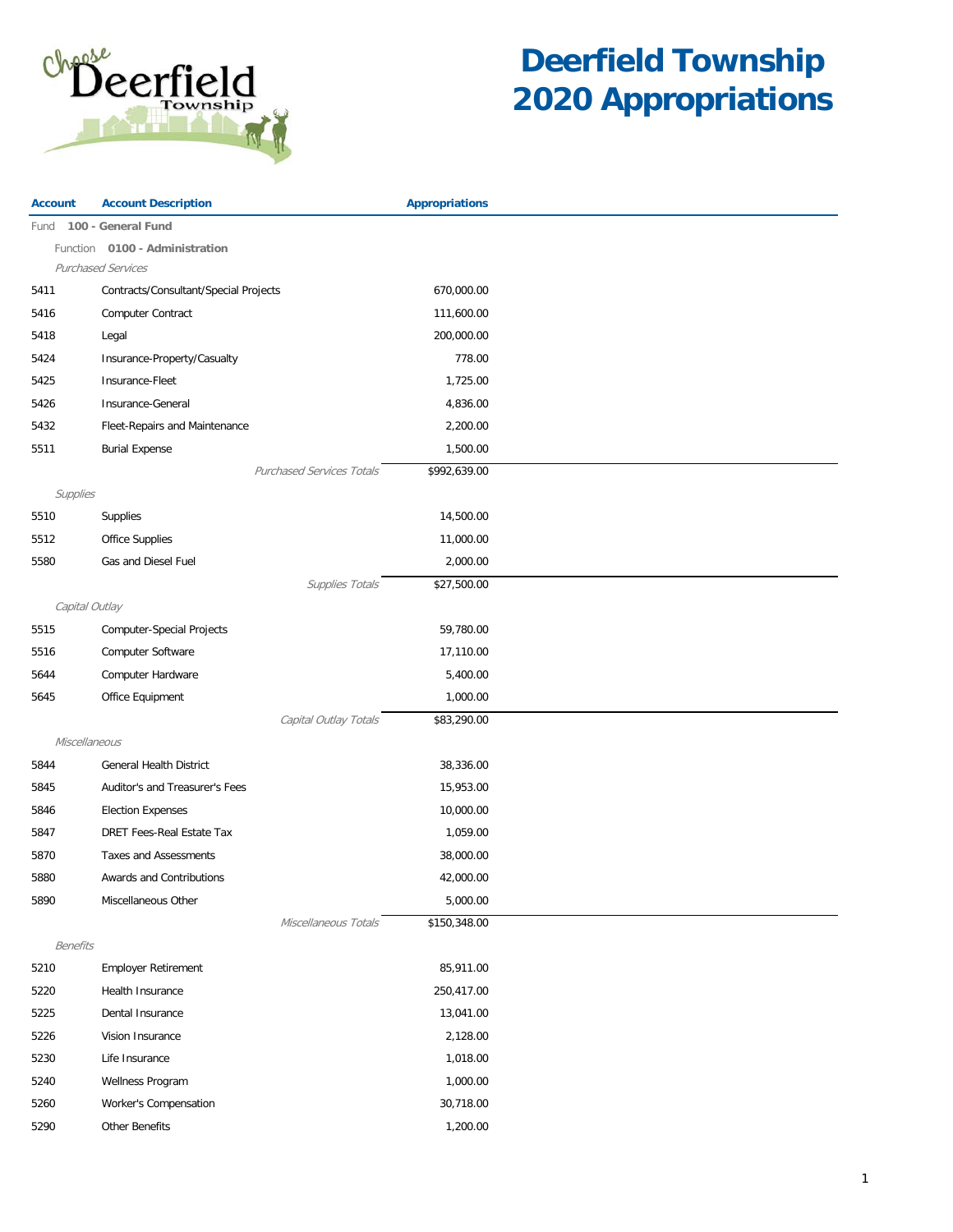

| <b>Account</b>  | <b>Account Description</b>            |                                      | <b>Appropriations</b> |  |
|-----------------|---------------------------------------|--------------------------------------|-----------------------|--|
|                 |                                       | <b>Benefits Totals</b>               | \$385,433.00          |  |
|                 | Transfers / Advances Out              |                                      |                       |  |
| 5911            | <b>Transfer Out</b>                   |                                      | 2,500.00              |  |
|                 |                                       | Transfers / Advances Out Totals      | \$2,500.00            |  |
|                 | Function                              | 0100 - Administration Totals         | \$1,641,710.00        |  |
|                 | Function 0101 - Trustees              |                                      |                       |  |
| Salaries        |                                       |                                      |                       |  |
| 5170            | <b>Trustee Salary</b>                 |                                      | 99,093.00             |  |
|                 |                                       | Salaries Totals                      | \$99,093.00           |  |
|                 | <b>Purchased Services</b>             |                                      |                       |  |
| 5411            | Contracts/Consultant/Special Projects |                                      | 10,000.00             |  |
| 5430            | Travel/Training                       |                                      | 2,000.00              |  |
|                 |                                       | <b>Purchased Services Totals</b>     | \$12,000.00           |  |
| <b>Benefits</b> |                                       |                                      |                       |  |
| 5210            | Employer Retirement                   |                                      | 13,212.00             |  |
|                 |                                       | <b>Benefits Totals</b>               | \$13,212.00           |  |
|                 |                                       | Function 0101 - Trustees Totals      | \$124,305.00          |  |
|                 | Function 0102 - Fiscal Office         |                                      |                       |  |
|                 | <b>Purchased Services</b>             |                                      |                       |  |
| 5408            | Payroll Processing Fees               |                                      | 33,200.00             |  |
| 5409            | Accounting Services-GAAP/GAFR         |                                      | 37,500.00             |  |
| 5410            | <b>Audit Fees</b>                     |                                      | 38,000.00             |  |
| 5418            | Legal                                 |                                      | 15,000.00             |  |
| 5420            | Uniforms                              |                                      | 300.00                |  |
| 5430            | Travel/Training                       |                                      | 2,500.00              |  |
| 5431            | Training                              |                                      | 4,000.00              |  |
| 5435            | Dues and Sub                          |                                      | 500.00                |  |
| 5446            | Advertising                           |                                      | 700.00                |  |
|                 |                                       | <b>Purchased Services Totals</b>     | \$131,700.00          |  |
| Supplies        |                                       |                                      |                       |  |
| 5510            | Supplies                              |                                      | 750.00                |  |
| 5512            | <b>Office Supplies</b>                |                                      | 2,500.00              |  |
|                 |                                       | Supplies Totals                      | \$3,250.00            |  |
| Capital Outlay  |                                       |                                      |                       |  |
| 5516            | Computer Software                     |                                      | 35,000.00             |  |
|                 |                                       | Capital Outlay Totals                | \$35,000.00           |  |
| Miscellaneous   |                                       |                                      |                       |  |
| 5848            | Bank Fees-Other Expenses              |                                      | 20,000.00             |  |
| 5890            | Miscellaneous Other                   |                                      | 1,000.00              |  |
|                 |                                       | Miscellaneous Totals                 | \$21,000.00           |  |
|                 |                                       | Function 0102 - Fiscal Office Totals | \$190,950.00          |  |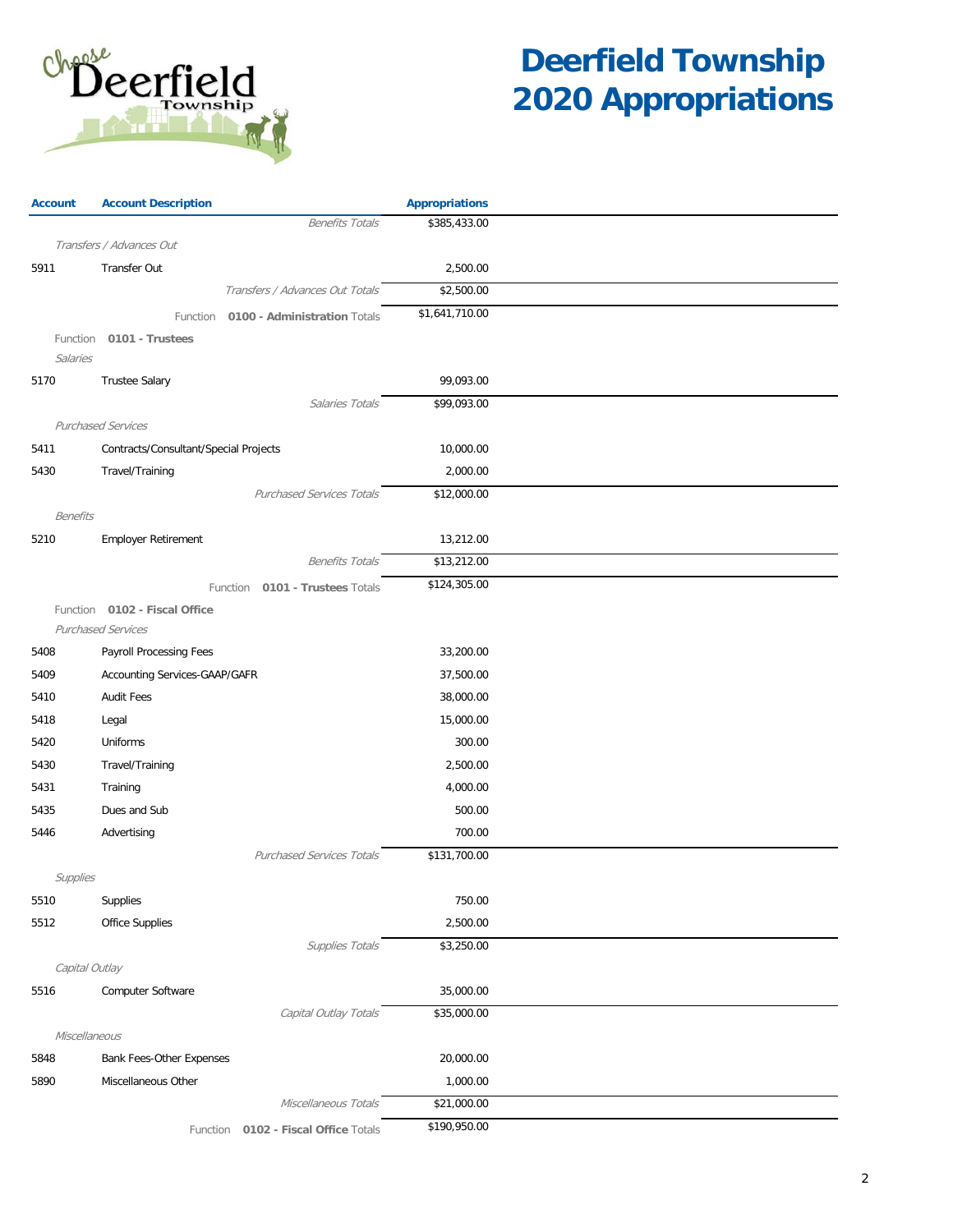

| 0103 - Administrator's Office<br>Function<br>Salaries<br>Salary<br>116,502.00<br>5110<br>5131<br>396,722.00<br>Salary - Admin<br>\$513,224.00<br>Salaries Totals<br><b>Purchased Services</b><br>Contracts/Consultant/Special Projects<br>85,000.00<br>5411<br>5430<br>Travel/Training<br>3,000.00<br>5431<br>Training<br>7,750.00<br>Dues and Sub<br>5435<br>10,100.00<br><b>Purchased Services Totals</b><br>\$105,850.00<br><b>Benefits</b><br>14,610.00<br>5210<br><b>Employer Retirement</b><br>\$14,610.00<br><b>Benefits Totals</b><br>\$633,684.00<br>Function 0103 - Administrator's Office Totals<br>Function 0104 - Human Resources<br><b>Purchased Services</b><br>Contracts/Consultant/Special Projects<br>5411<br>4,700.00<br>Employment Expenses-Human Resources<br>5,250.00<br>5414<br>Travel/Training<br>600.00<br>5430<br>1,300.00<br>5431<br>Training<br>Dues and Sub<br>5435<br>750.00<br><b>Purchased Services Totals</b><br>\$12,600.00<br>Supplies<br>Supplies<br>200.00<br>5510<br>Office Supplies<br>500.00<br>5512<br>Supplies Totals<br>\$700.00<br>\$13,300.00<br>Function 0104 - Human Resources Totals<br>Function 0105 - Public Relations<br><b>Purchased Services</b><br>11,000.00<br>5411<br>Contracts/Consultant/Special Projects<br>5419<br><b>Contract Services</b><br>14,906.00<br>5430<br>Travel/Training<br>3,625.00<br>5431<br>Training<br>2,250.00<br>5432<br>250.00<br>Fleet-Repairs and Maintenance<br>Dues and Sub<br>148,219.00<br>5435<br>7,500.00<br>5446<br>Advertising<br>5449<br>Other Communications Services<br>400.00<br>19,000.00<br>5461<br>Deerfield Township Digest<br>5481<br>Other Township Events<br>500.00 | <b>Account</b> | <b>Account Description</b>       | <b>Appropriations</b> |  |
|-------------------------------------------------------------------------------------------------------------------------------------------------------------------------------------------------------------------------------------------------------------------------------------------------------------------------------------------------------------------------------------------------------------------------------------------------------------------------------------------------------------------------------------------------------------------------------------------------------------------------------------------------------------------------------------------------------------------------------------------------------------------------------------------------------------------------------------------------------------------------------------------------------------------------------------------------------------------------------------------------------------------------------------------------------------------------------------------------------------------------------------------------------------------------------------------------------------------------------------------------------------------------------------------------------------------------------------------------------------------------------------------------------------------------------------------------------------------------------------------------------------------------------------------------------------------------------------------------------------------------------------------------------------------------|----------------|----------------------------------|-----------------------|--|
|                                                                                                                                                                                                                                                                                                                                                                                                                                                                                                                                                                                                                                                                                                                                                                                                                                                                                                                                                                                                                                                                                                                                                                                                                                                                                                                                                                                                                                                                                                                                                                                                                                                                         |                |                                  |                       |  |
|                                                                                                                                                                                                                                                                                                                                                                                                                                                                                                                                                                                                                                                                                                                                                                                                                                                                                                                                                                                                                                                                                                                                                                                                                                                                                                                                                                                                                                                                                                                                                                                                                                                                         |                |                                  |                       |  |
|                                                                                                                                                                                                                                                                                                                                                                                                                                                                                                                                                                                                                                                                                                                                                                                                                                                                                                                                                                                                                                                                                                                                                                                                                                                                                                                                                                                                                                                                                                                                                                                                                                                                         |                |                                  |                       |  |
|                                                                                                                                                                                                                                                                                                                                                                                                                                                                                                                                                                                                                                                                                                                                                                                                                                                                                                                                                                                                                                                                                                                                                                                                                                                                                                                                                                                                                                                                                                                                                                                                                                                                         |                |                                  |                       |  |
|                                                                                                                                                                                                                                                                                                                                                                                                                                                                                                                                                                                                                                                                                                                                                                                                                                                                                                                                                                                                                                                                                                                                                                                                                                                                                                                                                                                                                                                                                                                                                                                                                                                                         |                |                                  |                       |  |
|                                                                                                                                                                                                                                                                                                                                                                                                                                                                                                                                                                                                                                                                                                                                                                                                                                                                                                                                                                                                                                                                                                                                                                                                                                                                                                                                                                                                                                                                                                                                                                                                                                                                         |                |                                  |                       |  |
|                                                                                                                                                                                                                                                                                                                                                                                                                                                                                                                                                                                                                                                                                                                                                                                                                                                                                                                                                                                                                                                                                                                                                                                                                                                                                                                                                                                                                                                                                                                                                                                                                                                                         |                |                                  |                       |  |
|                                                                                                                                                                                                                                                                                                                                                                                                                                                                                                                                                                                                                                                                                                                                                                                                                                                                                                                                                                                                                                                                                                                                                                                                                                                                                                                                                                                                                                                                                                                                                                                                                                                                         |                |                                  |                       |  |
|                                                                                                                                                                                                                                                                                                                                                                                                                                                                                                                                                                                                                                                                                                                                                                                                                                                                                                                                                                                                                                                                                                                                                                                                                                                                                                                                                                                                                                                                                                                                                                                                                                                                         |                |                                  |                       |  |
|                                                                                                                                                                                                                                                                                                                                                                                                                                                                                                                                                                                                                                                                                                                                                                                                                                                                                                                                                                                                                                                                                                                                                                                                                                                                                                                                                                                                                                                                                                                                                                                                                                                                         |                |                                  |                       |  |
|                                                                                                                                                                                                                                                                                                                                                                                                                                                                                                                                                                                                                                                                                                                                                                                                                                                                                                                                                                                                                                                                                                                                                                                                                                                                                                                                                                                                                                                                                                                                                                                                                                                                         |                |                                  |                       |  |
|                                                                                                                                                                                                                                                                                                                                                                                                                                                                                                                                                                                                                                                                                                                                                                                                                                                                                                                                                                                                                                                                                                                                                                                                                                                                                                                                                                                                                                                                                                                                                                                                                                                                         |                |                                  |                       |  |
|                                                                                                                                                                                                                                                                                                                                                                                                                                                                                                                                                                                                                                                                                                                                                                                                                                                                                                                                                                                                                                                                                                                                                                                                                                                                                                                                                                                                                                                                                                                                                                                                                                                                         |                |                                  |                       |  |
|                                                                                                                                                                                                                                                                                                                                                                                                                                                                                                                                                                                                                                                                                                                                                                                                                                                                                                                                                                                                                                                                                                                                                                                                                                                                                                                                                                                                                                                                                                                                                                                                                                                                         |                |                                  |                       |  |
|                                                                                                                                                                                                                                                                                                                                                                                                                                                                                                                                                                                                                                                                                                                                                                                                                                                                                                                                                                                                                                                                                                                                                                                                                                                                                                                                                                                                                                                                                                                                                                                                                                                                         |                |                                  |                       |  |
|                                                                                                                                                                                                                                                                                                                                                                                                                                                                                                                                                                                                                                                                                                                                                                                                                                                                                                                                                                                                                                                                                                                                                                                                                                                                                                                                                                                                                                                                                                                                                                                                                                                                         |                |                                  |                       |  |
|                                                                                                                                                                                                                                                                                                                                                                                                                                                                                                                                                                                                                                                                                                                                                                                                                                                                                                                                                                                                                                                                                                                                                                                                                                                                                                                                                                                                                                                                                                                                                                                                                                                                         |                |                                  |                       |  |
|                                                                                                                                                                                                                                                                                                                                                                                                                                                                                                                                                                                                                                                                                                                                                                                                                                                                                                                                                                                                                                                                                                                                                                                                                                                                                                                                                                                                                                                                                                                                                                                                                                                                         |                |                                  |                       |  |
|                                                                                                                                                                                                                                                                                                                                                                                                                                                                                                                                                                                                                                                                                                                                                                                                                                                                                                                                                                                                                                                                                                                                                                                                                                                                                                                                                                                                                                                                                                                                                                                                                                                                         |                |                                  |                       |  |
|                                                                                                                                                                                                                                                                                                                                                                                                                                                                                                                                                                                                                                                                                                                                                                                                                                                                                                                                                                                                                                                                                                                                                                                                                                                                                                                                                                                                                                                                                                                                                                                                                                                                         |                |                                  |                       |  |
|                                                                                                                                                                                                                                                                                                                                                                                                                                                                                                                                                                                                                                                                                                                                                                                                                                                                                                                                                                                                                                                                                                                                                                                                                                                                                                                                                                                                                                                                                                                                                                                                                                                                         |                |                                  |                       |  |
|                                                                                                                                                                                                                                                                                                                                                                                                                                                                                                                                                                                                                                                                                                                                                                                                                                                                                                                                                                                                                                                                                                                                                                                                                                                                                                                                                                                                                                                                                                                                                                                                                                                                         |                |                                  |                       |  |
|                                                                                                                                                                                                                                                                                                                                                                                                                                                                                                                                                                                                                                                                                                                                                                                                                                                                                                                                                                                                                                                                                                                                                                                                                                                                                                                                                                                                                                                                                                                                                                                                                                                                         |                |                                  |                       |  |
|                                                                                                                                                                                                                                                                                                                                                                                                                                                                                                                                                                                                                                                                                                                                                                                                                                                                                                                                                                                                                                                                                                                                                                                                                                                                                                                                                                                                                                                                                                                                                                                                                                                                         |                |                                  |                       |  |
|                                                                                                                                                                                                                                                                                                                                                                                                                                                                                                                                                                                                                                                                                                                                                                                                                                                                                                                                                                                                                                                                                                                                                                                                                                                                                                                                                                                                                                                                                                                                                                                                                                                                         |                |                                  |                       |  |
|                                                                                                                                                                                                                                                                                                                                                                                                                                                                                                                                                                                                                                                                                                                                                                                                                                                                                                                                                                                                                                                                                                                                                                                                                                                                                                                                                                                                                                                                                                                                                                                                                                                                         |                |                                  |                       |  |
|                                                                                                                                                                                                                                                                                                                                                                                                                                                                                                                                                                                                                                                                                                                                                                                                                                                                                                                                                                                                                                                                                                                                                                                                                                                                                                                                                                                                                                                                                                                                                                                                                                                                         |                |                                  |                       |  |
|                                                                                                                                                                                                                                                                                                                                                                                                                                                                                                                                                                                                                                                                                                                                                                                                                                                                                                                                                                                                                                                                                                                                                                                                                                                                                                                                                                                                                                                                                                                                                                                                                                                                         |                |                                  |                       |  |
|                                                                                                                                                                                                                                                                                                                                                                                                                                                                                                                                                                                                                                                                                                                                                                                                                                                                                                                                                                                                                                                                                                                                                                                                                                                                                                                                                                                                                                                                                                                                                                                                                                                                         |                |                                  |                       |  |
|                                                                                                                                                                                                                                                                                                                                                                                                                                                                                                                                                                                                                                                                                                                                                                                                                                                                                                                                                                                                                                                                                                                                                                                                                                                                                                                                                                                                                                                                                                                                                                                                                                                                         |                |                                  |                       |  |
|                                                                                                                                                                                                                                                                                                                                                                                                                                                                                                                                                                                                                                                                                                                                                                                                                                                                                                                                                                                                                                                                                                                                                                                                                                                                                                                                                                                                                                                                                                                                                                                                                                                                         |                |                                  |                       |  |
|                                                                                                                                                                                                                                                                                                                                                                                                                                                                                                                                                                                                                                                                                                                                                                                                                                                                                                                                                                                                                                                                                                                                                                                                                                                                                                                                                                                                                                                                                                                                                                                                                                                                         |                |                                  |                       |  |
|                                                                                                                                                                                                                                                                                                                                                                                                                                                                                                                                                                                                                                                                                                                                                                                                                                                                                                                                                                                                                                                                                                                                                                                                                                                                                                                                                                                                                                                                                                                                                                                                                                                                         |                |                                  |                       |  |
|                                                                                                                                                                                                                                                                                                                                                                                                                                                                                                                                                                                                                                                                                                                                                                                                                                                                                                                                                                                                                                                                                                                                                                                                                                                                                                                                                                                                                                                                                                                                                                                                                                                                         |                |                                  |                       |  |
|                                                                                                                                                                                                                                                                                                                                                                                                                                                                                                                                                                                                                                                                                                                                                                                                                                                                                                                                                                                                                                                                                                                                                                                                                                                                                                                                                                                                                                                                                                                                                                                                                                                                         |                |                                  |                       |  |
|                                                                                                                                                                                                                                                                                                                                                                                                                                                                                                                                                                                                                                                                                                                                                                                                                                                                                                                                                                                                                                                                                                                                                                                                                                                                                                                                                                                                                                                                                                                                                                                                                                                                         |                |                                  |                       |  |
|                                                                                                                                                                                                                                                                                                                                                                                                                                                                                                                                                                                                                                                                                                                                                                                                                                                                                                                                                                                                                                                                                                                                                                                                                                                                                                                                                                                                                                                                                                                                                                                                                                                                         |                |                                  |                       |  |
|                                                                                                                                                                                                                                                                                                                                                                                                                                                                                                                                                                                                                                                                                                                                                                                                                                                                                                                                                                                                                                                                                                                                                                                                                                                                                                                                                                                                                                                                                                                                                                                                                                                                         |                |                                  |                       |  |
|                                                                                                                                                                                                                                                                                                                                                                                                                                                                                                                                                                                                                                                                                                                                                                                                                                                                                                                                                                                                                                                                                                                                                                                                                                                                                                                                                                                                                                                                                                                                                                                                                                                                         |                |                                  |                       |  |
|                                                                                                                                                                                                                                                                                                                                                                                                                                                                                                                                                                                                                                                                                                                                                                                                                                                                                                                                                                                                                                                                                                                                                                                                                                                                                                                                                                                                                                                                                                                                                                                                                                                                         |                |                                  |                       |  |
|                                                                                                                                                                                                                                                                                                                                                                                                                                                                                                                                                                                                                                                                                                                                                                                                                                                                                                                                                                                                                                                                                                                                                                                                                                                                                                                                                                                                                                                                                                                                                                                                                                                                         |                | <b>Purchased Services Totals</b> | \$207,650.00          |  |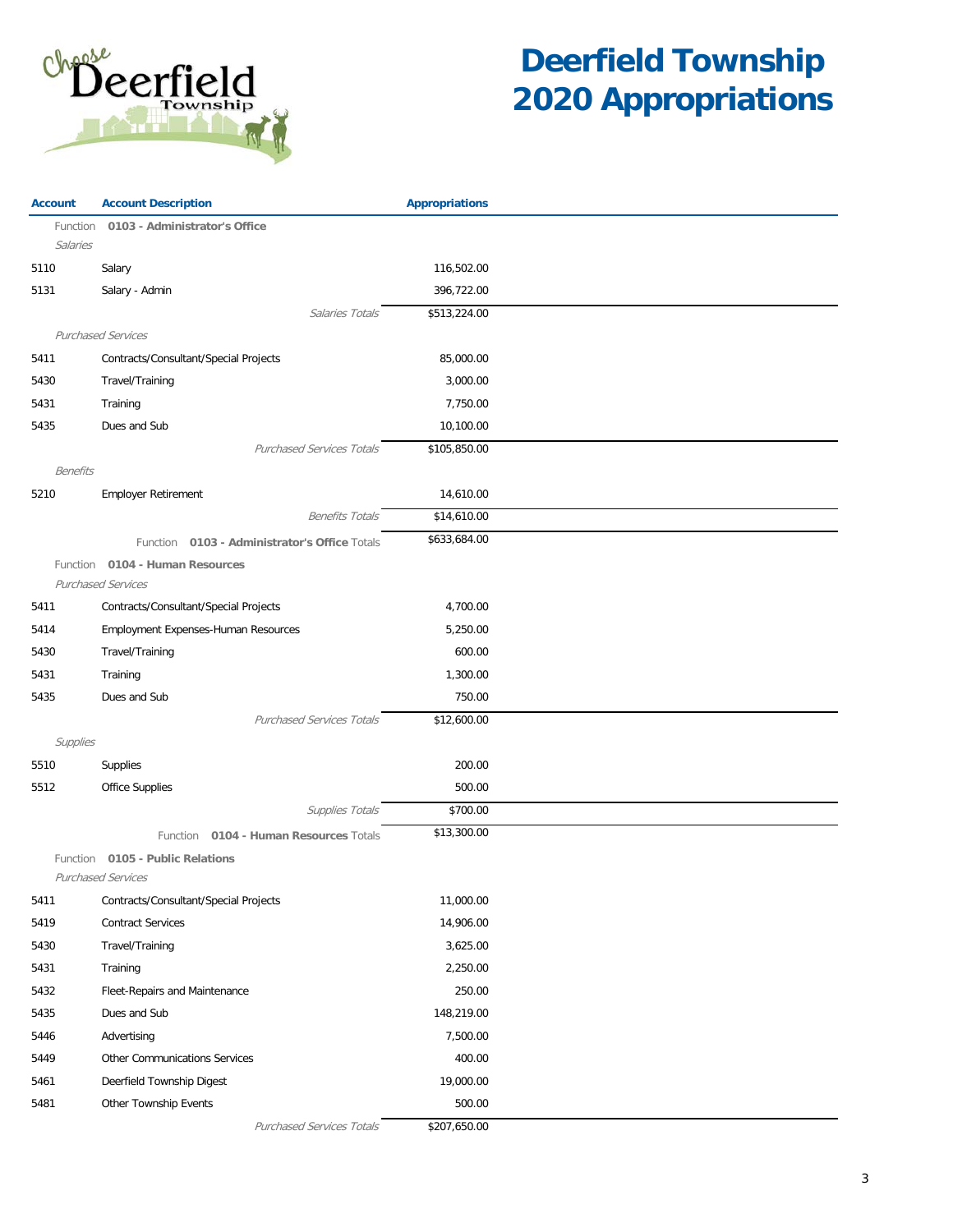

| <b>Account</b>       | <b>Account Description</b>                 | <b>Appropriations</b> |  |
|----------------------|--------------------------------------------|-----------------------|--|
| Supplies             |                                            |                       |  |
| 5510                 | Supplies                                   | 1,000.00              |  |
|                      | <b>Supplies Totals</b>                     | \$1,000.00            |  |
|                      | Capital Outlay                             |                       |  |
| 5516                 | Computer Software                          | 2,040.00              |  |
|                      | Capital Outlay Totals                      | \$2,040.00            |  |
| Miscellaneous        |                                            |                       |  |
| 5890                 | Miscellaneous Other                        | 13,200.00             |  |
|                      | Miscellaneous Totals                       | \$13,200.00           |  |
|                      | Function 0105 - Public Relations Totals    | \$223,890.00          |  |
| Function<br>Salaries | 0106 - Community Development               |                       |  |
| 5138                 | Community Development Salary               | 279,303.00            |  |
|                      | Salaries Totals                            | \$279,303.00          |  |
|                      | <b>Purchased Services</b>                  |                       |  |
| 5411                 | Contracts/Consultant/Special Projects      | 5,000.00              |  |
| 5415                 | Nuisance Abatement-Community Development   | 10,000.00             |  |
| 5420                 | Uniforms                                   | 500.00                |  |
| 5423                 | Repairs and Maintenance                    | 460.00                |  |
| 5430                 | Travel/Training                            | 6,000.00              |  |
| 5431                 | Training                                   | 3,910.00              |  |
| 5435                 | Dues and Sub                               | 2,068.00              |  |
| 5446                 | Advertising                                | 8,000.00              |  |
| 5517                 | Computer Hardware and Software Maintenance | 11,500.00             |  |
|                      | <b>Purchased Services Totals</b>           | \$47,438.00           |  |
| Supplies             |                                            |                       |  |
| 5510                 | Supplies                                   | 2,480.00              |  |
| 5512                 | Office Supplies                            | 1,000.00              |  |
| 5580                 | Gas and Diesel Fuel                        | 800.00                |  |
|                      | Supplies Totals                            | \$4,280.00            |  |
|                      | Capital Outlay                             |                       |  |
| 5516                 | Computer Software                          | 450.00                |  |
| 5644                 | Computer Hardware                          | 2,400.00              |  |
|                      | Capital Outlay Totals                      | \$2,850.00            |  |
| Miscellaneous        |                                            |                       |  |
| 5890                 | Miscellaneous Other                        | 1,400.00              |  |
| 5891                 | Other Expenses                             | 7,200.00              |  |
|                      | Miscellaneous Totals                       | \$8,600.00            |  |
| <b>Benefits</b>      |                                            |                       |  |
| 5210                 | <b>Employer Retirement</b>                 | 39,590.00             |  |
| 5260                 | Worker's Compensation                      | 5,895.00              |  |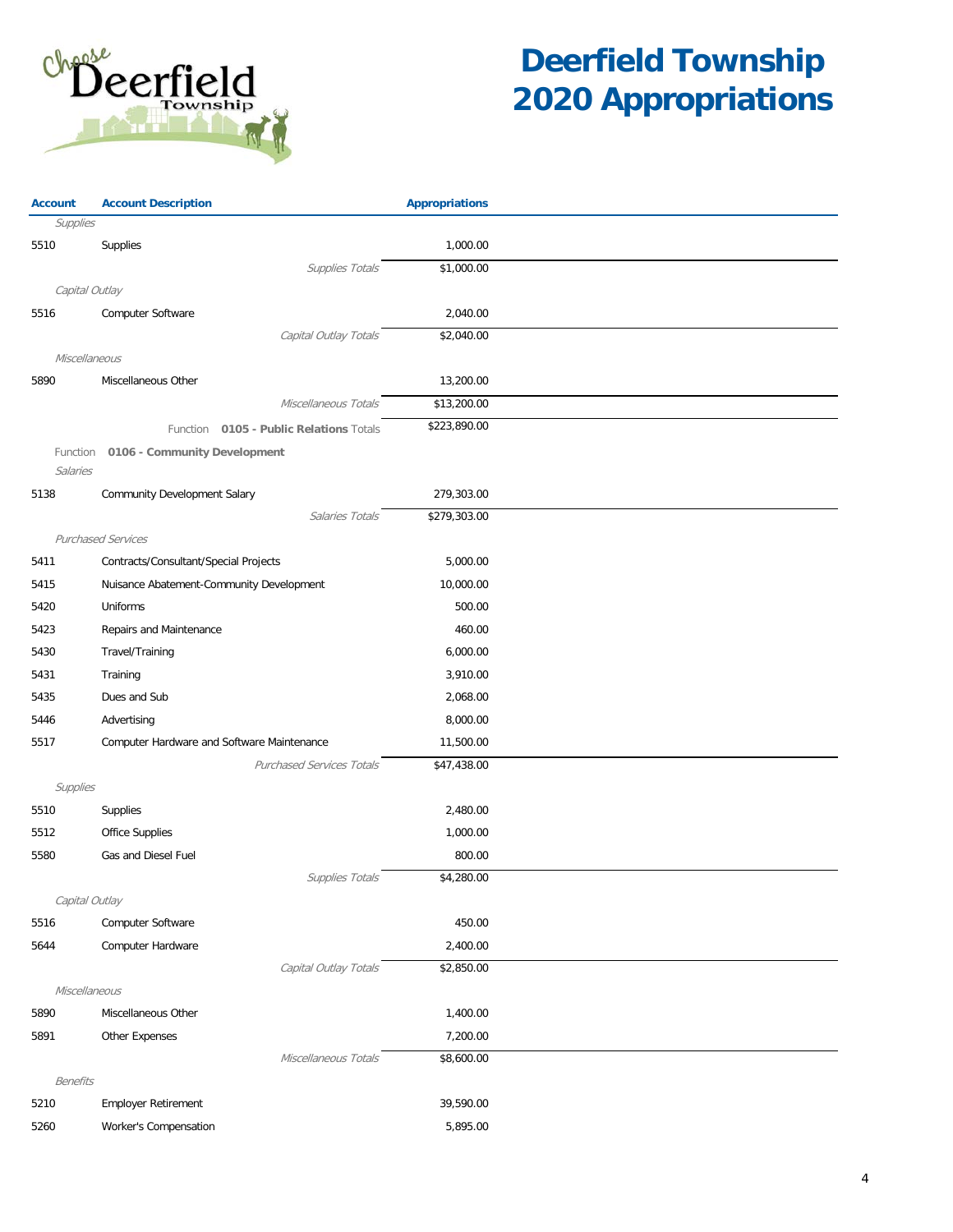

| <b>Account</b>  | <b>Account Description</b>                   | <b>Appropriations</b> |  |
|-----------------|----------------------------------------------|-----------------------|--|
|                 | <b>Benefits Totals</b>                       | \$45,485.00           |  |
|                 | Function 0106 - Community Development Totals | \$387,956.00          |  |
|                 | Function 0107 - Buildings and Grounds        |                       |  |
|                 | <b>Purchased Services</b>                    |                       |  |
| 5422            | Rug and Uniform Cleaning                     | 5,000.00              |  |
| 5423            | Repairs and Maintenance                      | 5,000.00              |  |
| 5427            | Rental Expense                               | 185,000.00            |  |
| 5428            | <b>Building Maintenance</b>                  | 13,800.00             |  |
| 5499            | Utilities                                    | 57,500.00             |  |
|                 |                                              |                       |  |
|                 | <b>Purchased Services Totals</b>             | \$266,300.00          |  |
| <b>Benefits</b> |                                              |                       |  |
| 5210            | <b>Employer Retirement</b>                   | 15,351.00             |  |
|                 | <b>Benefits Totals</b>                       | \$15,351.00           |  |
|                 | Function 0107 - Buildings and Grounds Totals | \$281,651.00          |  |
|                 | Function 0210 - Street Lighting              |                       |  |
|                 | Miscellaneous                                |                       |  |
| 5890            | Miscellaneous Other                          | 56,000.00             |  |
|                 | Miscellaneous Totals                         | \$56,000.00           |  |
|                 | Function 0210 - Street Lighting Totals       | \$56,000.00           |  |
|                 | Fund 100 - General Fund Totals               | \$3,553,446.00        |  |
|                 |                                              |                       |  |
| Fund            | 203 - Gasoline Tax                           |                       |  |
|                 | Function 0200 - Roads and Transportations    |                       |  |
|                 | Purchased Services                           |                       |  |
| 5419            | <b>Contract Services</b>                     | 250,000.00            |  |
|                 | <b>Purchased Services Totals</b>             | \$250,000.00          |  |
|                 | 203 - Gasoline Tax Totals<br>Fund            | \$250,000.00          |  |
|                 |                                              |                       |  |
| Fund            | 204 - Road and Bridge                        |                       |  |
| Function        | 0200 - Roads and Transportations             |                       |  |
| Salaries        |                                              |                       |  |
| 5133            | Road Salary                                  | 645,249.00            |  |
|                 | Salaries Totals                              | \$645,249.00          |  |
|                 | <b>Purchased Services</b>                    |                       |  |
| 5411            | Contracts/Consultant/Special Projects        | 50,000.00             |  |
| 5420            | Uniforms                                     | 6,827.00              |  |
| 5422            | Rug and Uniform Cleaning                     | 8,058.00              |  |
| 5423            | Repairs and Maintenance                      | 72,000.00             |  |
| 5424            | Insurance-Property/Casualty                  | 11,381.00             |  |
| 5425            | Insurance-Fleet                              | 15,042.00             |  |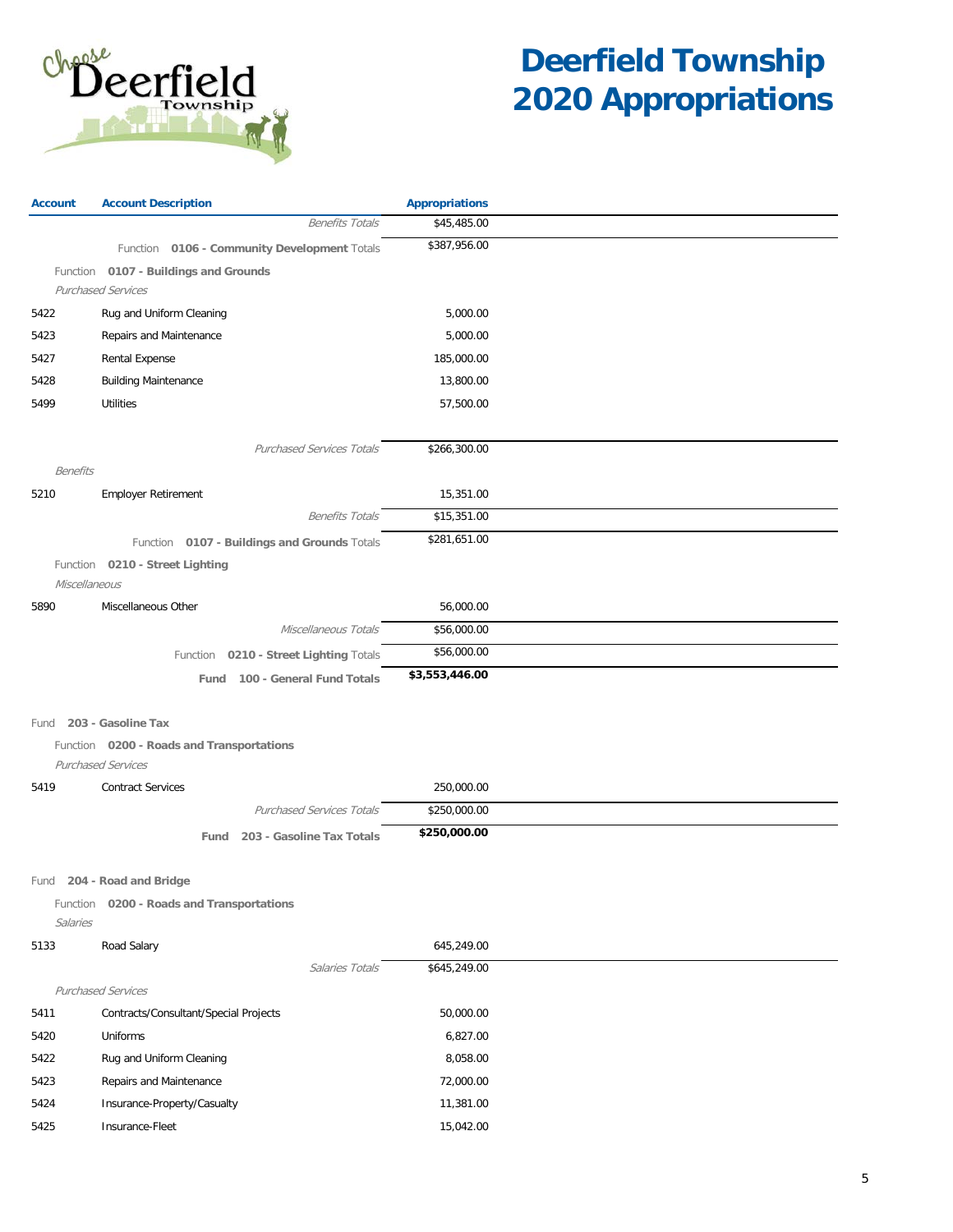

| <b>Account</b>  | <b>Account Description</b>         | <b>Appropriations</b> |  |
|-----------------|------------------------------------|-----------------------|--|
| 5426            | Insurance-General                  | 5,277.00              |  |
| 5427            | Rental Expense                     | 500.00                |  |
| 5428            | <b>Building Maintenance</b>        | 9,000.00              |  |
| 5430            | Travel/Training                    | 400.00                |  |
| 5431            | Training                           | 3,504.00              |  |
| 5435            | Dues and Sub                       | 1,880.00              |  |
| 5436            | Crack Sealing and Painting         | 15,000.00             |  |
| 5499            | <b>Utilities</b>                   | 43,310.00             |  |
|                 | <b>Purchased Services Totals</b>   | \$242,179.00          |  |
| Supplies        |                                    |                       |  |
| 5510            | Supplies                           | 10,000.00             |  |
| 5512            | Office Supplies                    | 400.00                |  |
| 5523            | Maintenance Materials and Supplies | 213,900.00            |  |
| 5570            | Minor Tools and Equipment          | 7,550.00              |  |
| 5580            | Gas and Diesel Fuel                | 36,000.00             |  |
|                 | Supplies Totals                    | \$267,850.00          |  |
| Capital Outlay  |                                    |                       |  |
| 5516            | Computer Software                  | 210.00                |  |
| 5640            | Tools and Equipment-Major          | 6,800.00              |  |
| 5644            | Computer Hardware                  | 7,200.00              |  |
| 5650            | Vehicles and Mowing Equipment      | 217,000.00            |  |
|                 | Capital Outlay Totals              | \$231,210.00          |  |
| Miscellaneous   |                                    |                       |  |
| 5845            | Auditor's and Treasurer's Fees     | 17,000.00             |  |
| 5847            | DRET Fees-Real Estate Tax          | 1,735.00              |  |
| 5890            | Miscellaneous Other                | 16,000.00             |  |
|                 | Miscellaneous Totals               | \$34,735.00           |  |
| <b>Benefits</b> |                                    |                       |  |
| 5210            | <b>Employer Retirement</b>         | 90,335.00             |  |
| 5213            | Federal Payroll Taxes              | 9,356.00              |  |
| 5220            | Health Insurance                   | 150,497.00            |  |
| 5225            | Dental Insurance                   | 8,484.00              |  |
| 5226            | Vision Insurance                   | 1,456.00              |  |
| 5230            | Life Insurance                     | 636.00                |  |
| 5260            | Worker's Compensation              | 15,121.00             |  |
|                 | <b>Benefits Totals</b>             | \$275,885.00          |  |
|                 | Fund 204 - Road and Bridge Totals  | \$1,697,108.00        |  |

Fund **205 - Cemetery**

Salaries Function **0405 - Cemeteries**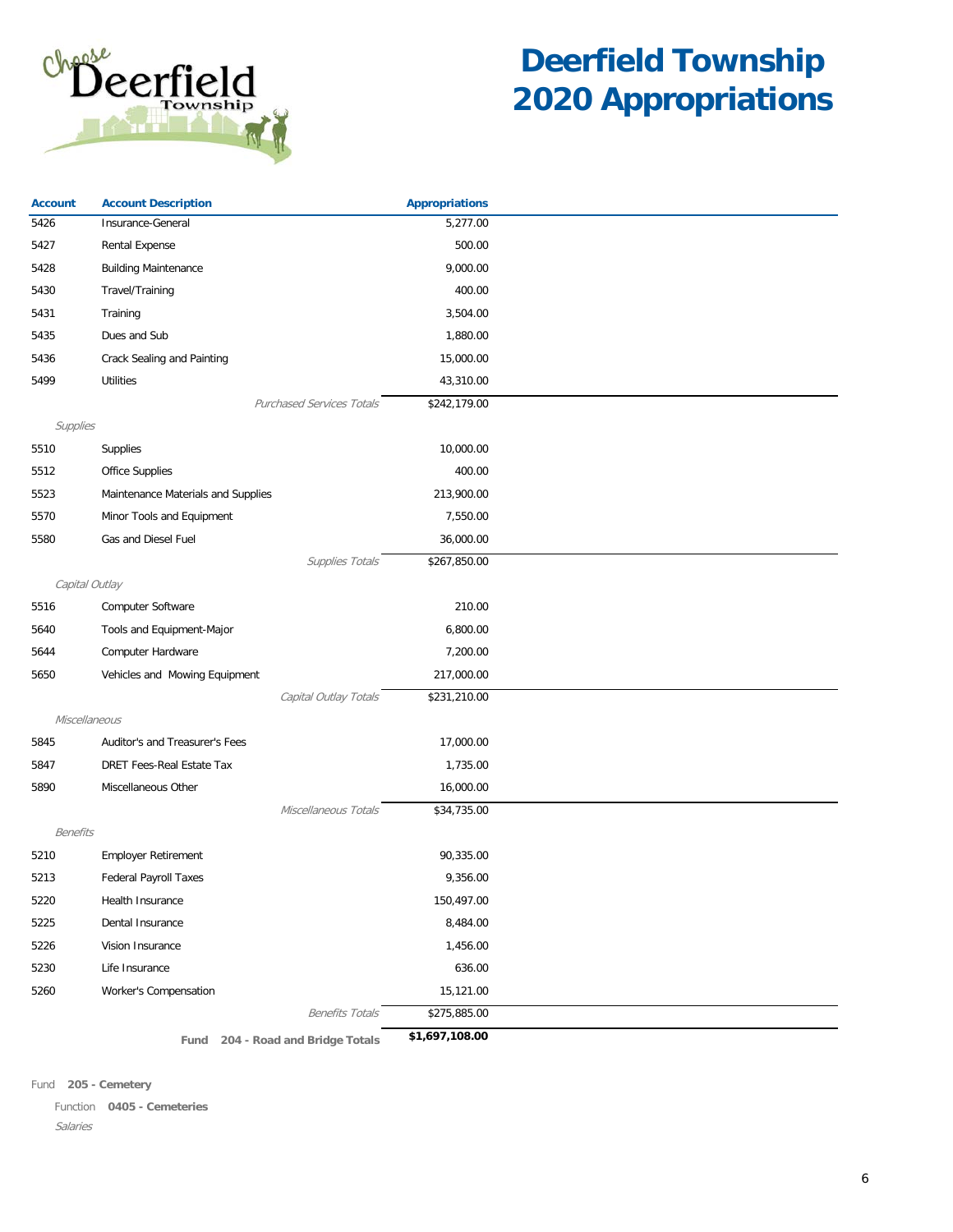

| <b>Account</b> | <b>Account Description</b>            | <b>Appropriations</b> |  |
|----------------|---------------------------------------|-----------------------|--|
| 5137           | Cemetery Salary                       | 129,945.00            |  |
|                | Salaries Totals                       | \$129,945.00          |  |
|                | <b>Purchased Services</b>             |                       |  |
| 5411           | Contracts/Consultant/Special Projects | 53,100.00             |  |
| 5420           | Uniforms                              | 1,200.00              |  |
| 5422           | Rug and Uniform Cleaning              | 3,500.00              |  |
| 5423           | Repairs and Maintenance               | 9,000.00              |  |
| 5424           | Insurance-Property/Casualty           | 3,010.00              |  |
| 5425           | Insurance-Fleet                       | 1,764.00              |  |
| 5426           | Insurance-General                     | 848.00                |  |
| 5427           | Rental Expense                        | 1,000.00              |  |
| 5431           | Training                              | 900.00                |  |
| 5435           | Dues and Sub                          | 300.00                |  |
| 5499           | <b>Utilities</b>                      | 31,900.00             |  |
|                | <b>Purchased Services Totals</b>      | \$106,522.00          |  |
| Supplies       |                                       |                       |  |
| 5510           | Supplies                              | 10,000.00             |  |
| 5512           | <b>Office Supplies</b>                | 200.00                |  |
| 5570           | Minor Tools and Equipment             | 950.00                |  |
| 5580           | Gas and Diesel Fuel                   | 10,000.00             |  |
|                | Supplies Totals                       | \$21,150.00           |  |
|                | Capital Outlay                        |                       |  |
| 5429           | Computer Hardware                     | 1,800.00              |  |
| 5610           | Improvement of Sites                  | 6,000.00              |  |
| 5650           | Vehicles and Mowing Equipment         | 19,000.00             |  |
|                | Capital Outlay Totals                 | \$26,800.00           |  |
|                | Miscellaneous                         |                       |  |
| 5890           | Miscellaneous Other                   | 5,350.00              |  |
|                | Miscellaneous Totals                  | \$5,350.00            |  |
| Benefits       |                                       |                       |  |
| 5210           | Employer Retirement                   | 18,192.00             |  |
| 5213           | <b>Federal Payroll Taxes</b>          | 1,884.00              |  |
| 5220           | Health Insurance                      | 23,846.00             |  |
| 5225           | Dental Insurance                      | 973.00                |  |
| 5226           | Vision Insurance                      | 181.00                |  |
| 5230           | Life Insurance                        | 127.00                |  |
| 5260           | Worker's Compensation                 | 4,009.00              |  |
|                | <b>Benefits Totals</b>                | \$49,212.00           |  |
|                | 205 - Cemetery Totals<br>Fund         | \$338,979.00          |  |

Fund **209 - Police District**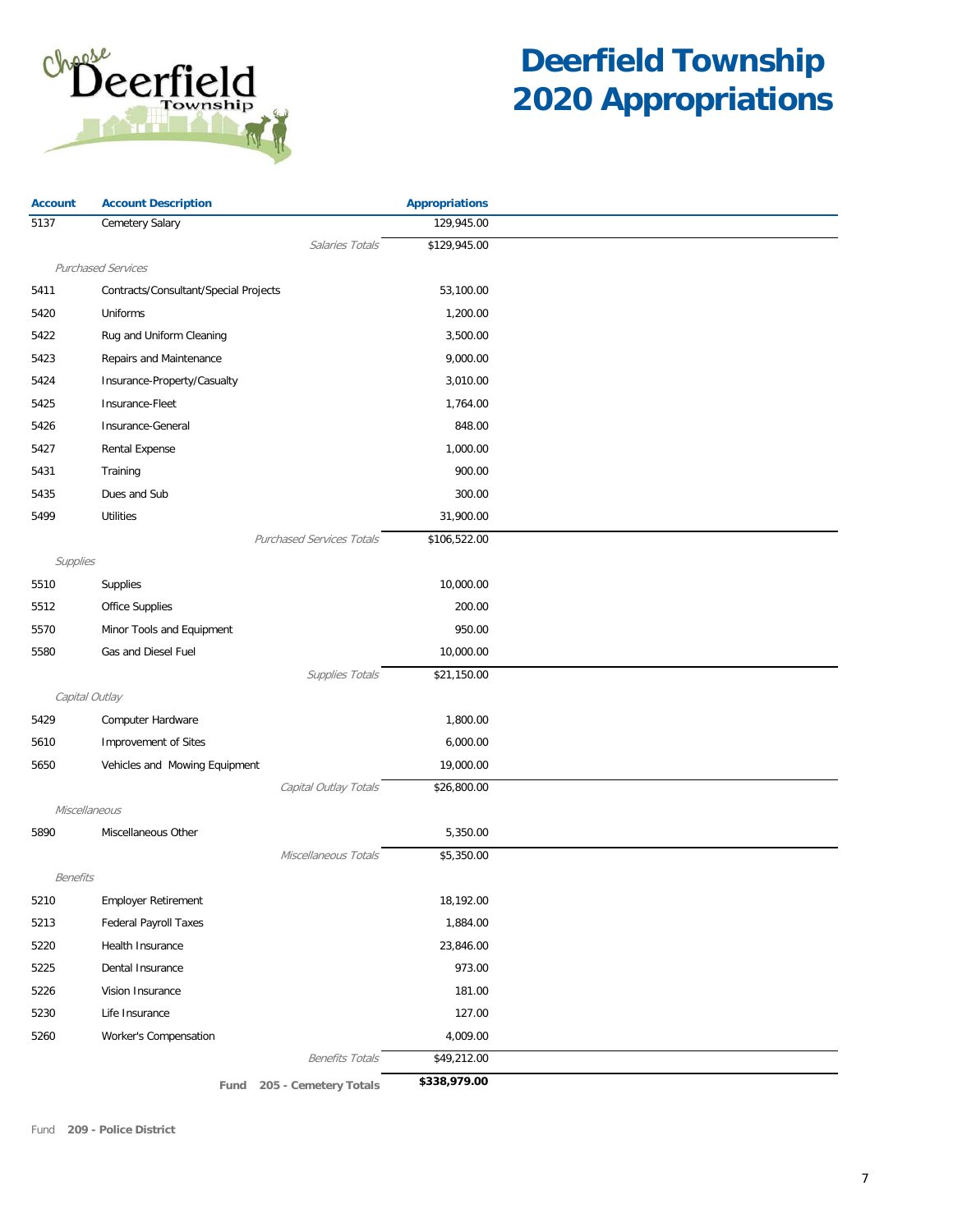

| <b>Account</b> | <b>Account Description</b>            | <b>Appropriations</b> |  |
|----------------|---------------------------------------|-----------------------|--|
| Function       | 0300 - Police Protection              |                       |  |
|                | <b>Purchased Services</b>             |                       |  |
| 5411           | Contracts/Consultant/Special Projects | 25,000.00             |  |
| 5412           | Contracts-Police                      | 3,461,094.00          |  |
| 5419           | <b>Contract Services</b>              | 17,820.00             |  |
| 5420           | Uniforms                              | 13,000.00             |  |
| 5422           | Rug and Uniform Cleaning              | 4,500.00              |  |
| 5423           | Repairs and Maintenance               | 57,000.00             |  |
| 5424           | Insurance-Property/Casualty           | 171.00                |  |
| 5425           | Insurance-Fleet                       | 16,807.00             |  |
| 5426           | Insurance-General                     | 2,007.00              |  |
| 5427           | <b>Rental Expense</b>                 | 98,000.00             |  |
| 5499           | <b>Utilities</b>                      | 38,525.00             |  |
|                | <b>Purchased Services Totals</b>      | \$3,733,924.00        |  |
| Supplies       |                                       |                       |  |
| 5510           | Supplies                              | 3,700.00              |  |
| 5512           | <b>Office Supplies</b>                | 9,000.00              |  |
| 5580           | Gas and Diesel Fuel                   | 120,000.00            |  |
|                | Supplies Totals                       | \$132,700.00          |  |
| Capital Outlay |                                       |                       |  |
| 5640           | Tools and Equipment-Major             | 27,000.00             |  |
| 5644           | Computer Hardware                     | 1,500.00              |  |
| 5645           | Office Equipment                      | 1,500.00              |  |
| 5650           | Vehicles and Mowing Equipment         | 264,500.00            |  |
|                | Capital Outlay Totals                 | \$294,500.00          |  |
| Miscellaneous  |                                       |                       |  |
| 5845           | Auditor's and Treasurer's Fees        | 45,000.00             |  |
| 5847           | <b>DRET Fees-Real Estate Tax</b>      | 3,150.00              |  |
| 5881           | Donations                             | 100,000.00            |  |
| 5890           | Miscellaneous Other                   | 5,000.00              |  |
| 5891           | Other Expenses                        | 8,000.00              |  |
|                | Miscellaneous Totals                  | \$161,150.00          |  |
|                | Fund 209 - Police District Totals     | \$4,322,274.00        |  |
|                |                                       |                       |  |

#### Fund **210 - Education/Enforcement-WCSO**

Function **0300 - Police Protection**

Miscellaneous

| 5890 | Miscellaneous Other                             | 4.370.00   |  |
|------|-------------------------------------------------|------------|--|
|      | Miscellaneous Totals                            | \$4,370.00 |  |
|      | 210 - Education/Enforcement-WCSO Totals<br>Fund | \$4,370.00 |  |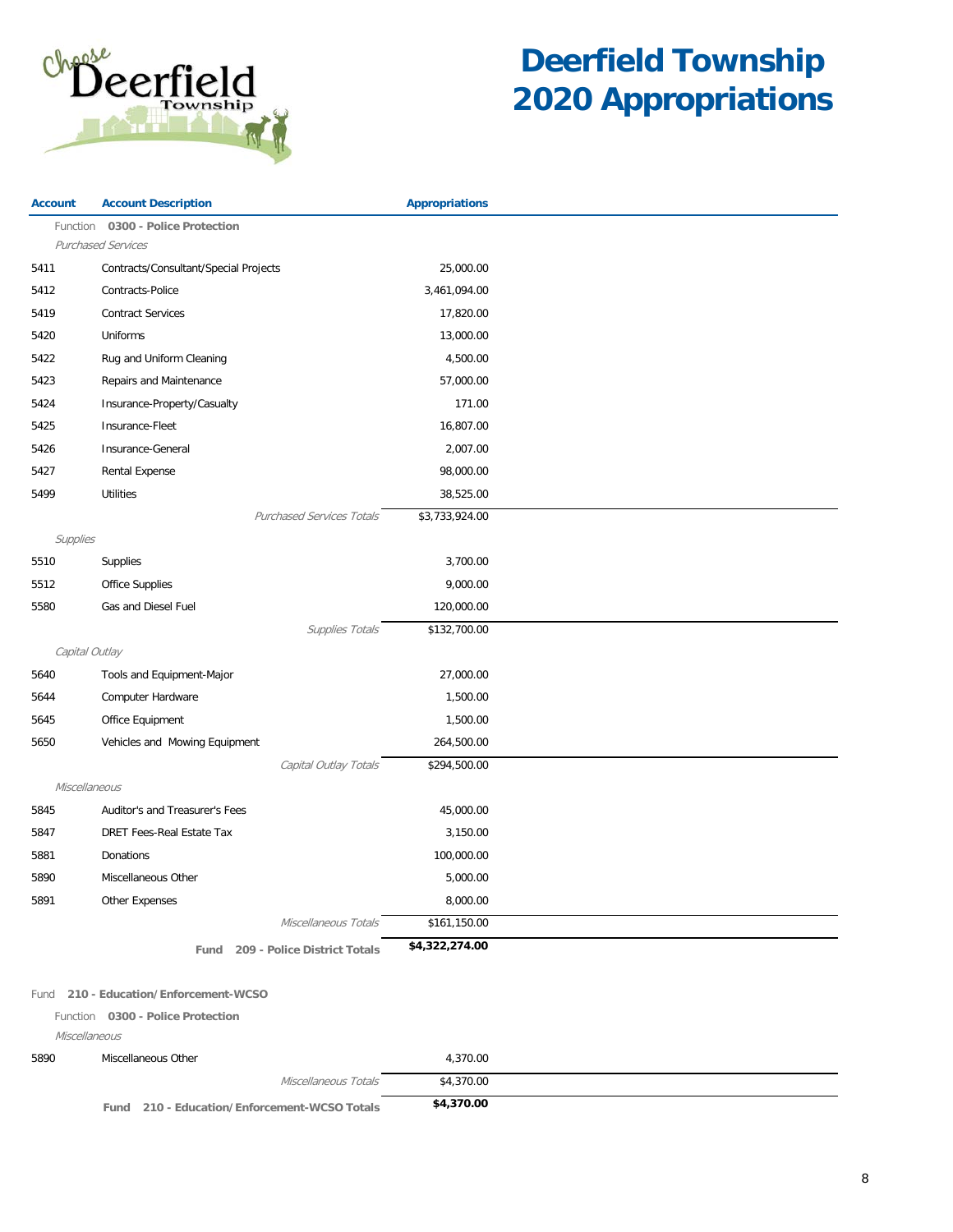

| <b>Account</b>  | <b>Account Description</b>            | <b>Appropriations</b> |  |
|-----------------|---------------------------------------|-----------------------|--|
| Fund 212 - Park |                                       |                       |  |
|                 | Function 0500 - Parks and Recreation  |                       |  |
| Salaries        |                                       |                       |  |
| 5134            | Park Salary                           | 438,470.00            |  |
|                 | Salaries Totals                       | \$438,470.00          |  |
|                 | <b>Purchased Services</b>             |                       |  |
| 5411            | Contracts/Consultant/Special Projects | 31,151.00             |  |
| 5419            | <b>Contract Services</b>              | 103,980.00            |  |
| 5420            | Uniforms                              | 3,000.00              |  |
| 5422            | Rug and Uniform Cleaning              | 2,500.00              |  |
| 5423            | Repairs and Maintenance               | 56,200.00             |  |
| 5424            | Insurance-Property/Casualty           | 9,189.00              |  |
| 5425            | Insurance-Fleet                       | 4,410.00              |  |
| 5426            | Insurance-General                     | 2,606.00              |  |
| 5427            | Rental Expense                        | 1,000.00              |  |
| 5430            | Travel/Training                       | 550.00                |  |
| 5431            | Training                              | 5,250.00              |  |
| 5435            | Dues and Sub                          | 1,500.00              |  |
| 5499            | <b>Utilities</b>                      | 52,755.00             |  |
| 5611            | Fertilization and Seeding             | 27,000.00             |  |
|                 | <b>Purchased Services Totals</b>      | \$301,091.00          |  |
| Supplies        |                                       |                       |  |
| 5510            | Supplies                              | 16,000.00             |  |
| 5512            | <b>Office Supplies</b>                | 500.00                |  |
| 5570            | Minor Tools and Equipment             | 3,000.00              |  |
| 5580            | Gas and Diesel Fuel                   | 20,400.00             |  |
|                 | Supplies Totals                       | \$39,900.00           |  |
|                 | Capital Outlay                        |                       |  |
| 5429            | Computer Hardware                     | 1,800.00              |  |
| 5610            | Improvement of Sites                  | 245,000.00            |  |
| 5640            | Tools and Equipment-Major             | 1,000.00              |  |
| 5650            | Vehicles and Mowing Equipment         | 59,000.00             |  |
|                 | Capital Outlay Totals                 | \$306,800.00          |  |
|                 | Miscellaneous                         |                       |  |
| 5845            | Auditor's and Treasurer's Fees        | 11,863.00             |  |
| 5847            | DRET Fees-Real Estate Tax             | 959.00                |  |
| 5848            | Bank Fees-Other Expenses              | 2,500.00              |  |
| 5881            | Donations                             | 2,600.00              |  |
| 5882            | Park Programs                         | 18,650.00             |  |
| 5890            | Miscellaneous Other                   | 11,000.00             |  |
| 5891            | Other Expenses                        | 11,000.00             |  |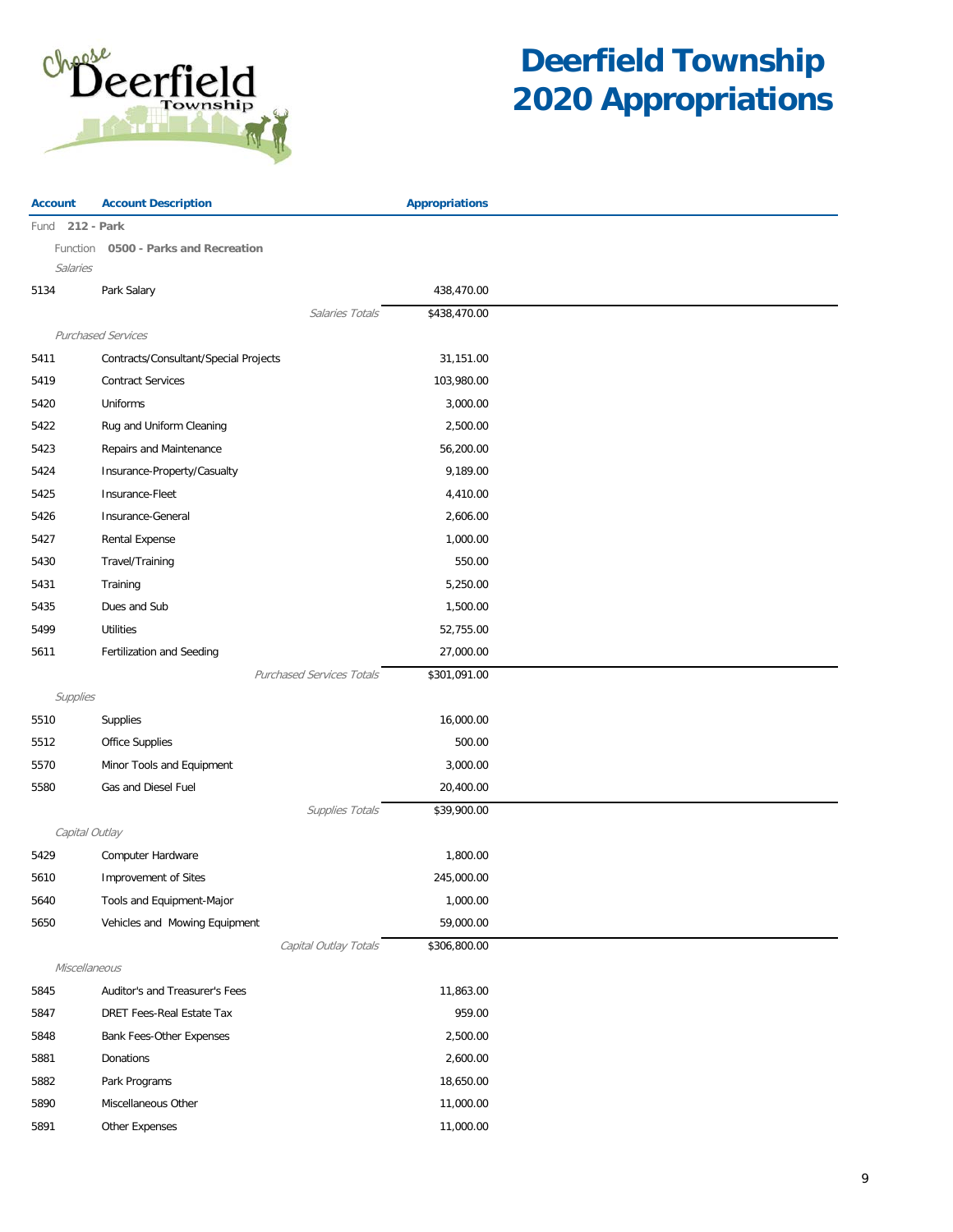

| <b>Account</b>  | <b>Account Description</b>   |      |                        | <b>Appropriations</b> |
|-----------------|------------------------------|------|------------------------|-----------------------|
|                 |                              |      | Miscellaneous Totals   | \$58,572.00           |
| <b>Benefits</b> |                              |      |                        |                       |
| 5210            | <b>Employer Retirement</b>   |      |                        | 61,386.00             |
| 5213            | <b>Federal Payroll Taxes</b> |      |                        | 6,358.00              |
| 5220            | Health Insurance             |      |                        | 72,320.00             |
| 5225            | Dental Insurance             |      |                        | 4,430.00              |
| 5226            | Vision Insurance             |      |                        | 735.00                |
| 5230            | Life Insurance               |      |                        | 382.00                |
| 5260            | Worker's Compensation        |      |                        | 12,232.00             |
|                 |                              |      | <b>Benefits Totals</b> | \$157,843.00          |
|                 |                              | Fund | 212 - Park Totals      | \$1,302,676.00        |

Fund **220 - Fire**

Function **0305 - Fire Protection** Salaries

| 5132     | Fire Salary                           | 4,000,000.00   |
|----------|---------------------------------------|----------------|
|          | Salaries Totals                       | \$4,000,000.00 |
|          | <b>Purchased Services</b>             |                |
| 5411     | Contracts/Consultant/Special Projects | 300,000.00     |
| 5413     | Other Expenses-EMS Billing            | 60,000.00      |
| 5419     | <b>Contract Services</b>              | 93,311.00      |
| 5420     | Uniforms                              | 40,000.00      |
| 5422     | Rug and Uniform Cleaning              | 3,000.00       |
| 5423     | Repairs and Maintenance               | 10,000.00      |
| 5424     | Insurance-Property/Casualty           | 21,965.00      |
| 5425     | Insurance-Fleet                       | 33,996.00      |
| 5426     | Insurance-General                     | 14,663.00      |
| 5428     | <b>Building Maintenance</b>           | 35,000.00      |
| 5430     | Travel/Training                       | 7,500.00       |
| 5431     | Training                              | 40,000.00      |
| 5432     | Fleet-Repairs and Maintenance         | 105,000.00     |
| 5435     | Dues and Sub                          | 6,500.00       |
| 5499     | <b>Utilities</b>                      | 145,060.00     |
|          | <b>Purchased Services Totals</b>      | \$915,995.00   |
| Supplies |                                       |                |
| 5510     | Supplies                              | 37,500.00      |
| 5512     | Office Supplies                       | 2,500.00       |
| 5570     | Minor Tools and Equipment             | 94,300.00      |
| 5580     | Gas and Diesel Fuel                   | 70,000.00      |
|          | Supplies Totals                       | \$204,300.00   |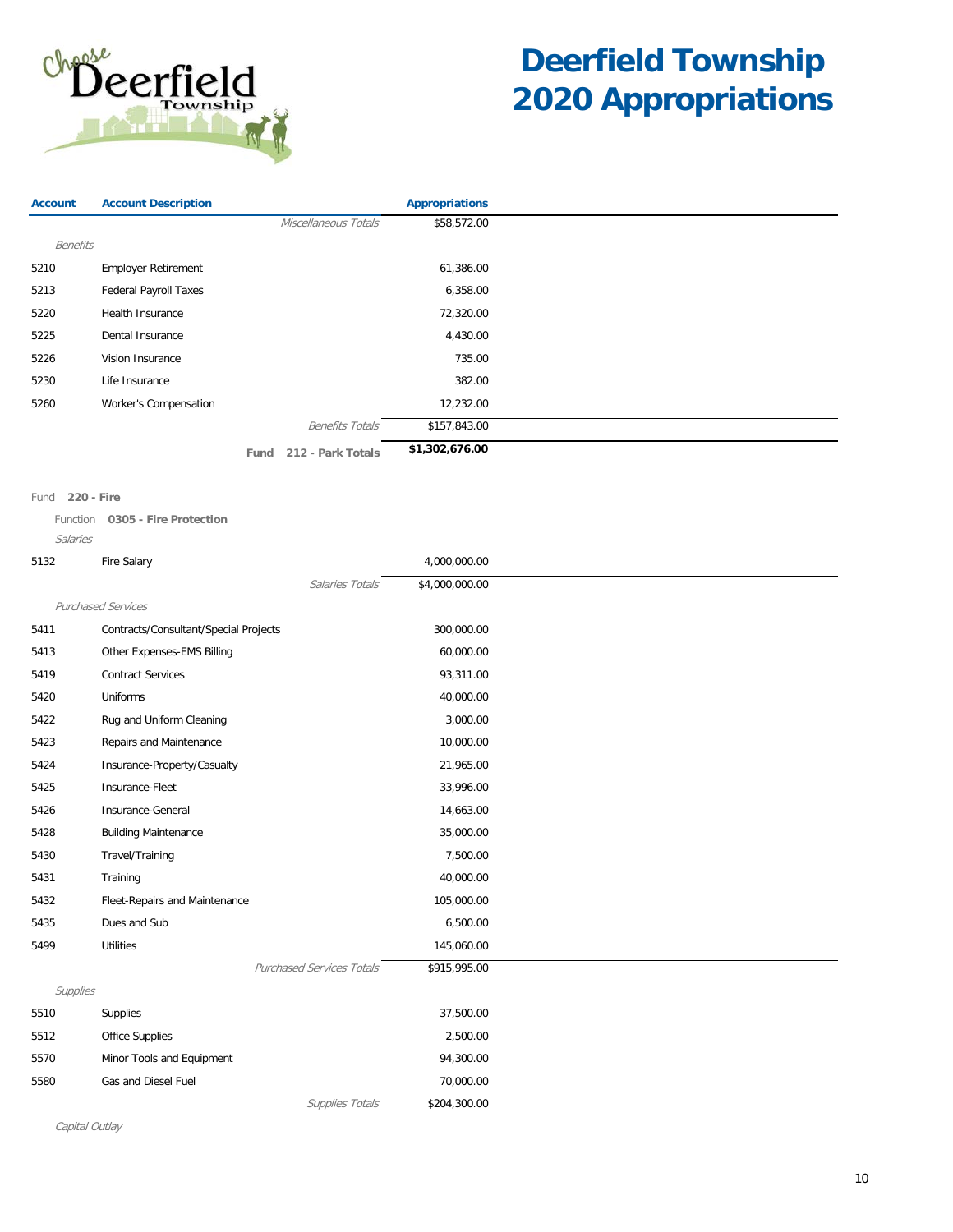

| <b>Account</b>  | <b>Account Description</b>                 | <b>Appropriations</b> |  |
|-----------------|--------------------------------------------|-----------------------|--|
| 5515            | <b>Computer-Special Projects</b>           | 99,000.00             |  |
| 5516            | Computer Software                          | 210.00                |  |
| 5640            | Tools and Equipment-Major                  | 70,500.00             |  |
| 5644            | Computer Hardware                          | 9,500.00              |  |
| 5650            | Vehicles and Mowing Equipment              | 1,155,369.00          |  |
|                 | Capital Outlay Totals                      | \$1,334,579.00        |  |
| Miscellaneous   |                                            |                       |  |
| 5845            | Auditor's and Treasurer's Fees             | 73,000.00             |  |
| 5847            | <b>DRET Fees-Real Estate Tax</b>           | 6,400.00              |  |
| 5890            | Miscellaneous Other                        | 5,000.00              |  |
|                 | Miscellaneous Totals                       | \$84,400.00           |  |
| <b>Benefits</b> |                                            |                       |  |
| 5210            | <b>Employer Retirement</b>                 | 831,383.00            |  |
| 5213            | <b>Federal Payroll Taxes</b>               | 100,000.00            |  |
| 5220            | Health Insurance                           | 647,698.00            |  |
| 5225            | Dental Insurance                           | 35,283.00             |  |
| 5226            | Vision Insurance                           | 5,582.00              |  |
| 5230            | Life Insurance                             | 2,735.00              |  |
| 5231            | <b>Tuition Reimbursement</b>               | 45,800.00             |  |
| 5260            | Worker's Compensation                      | 148,876.00            |  |
| 5290            | <b>Other Benefits</b>                      | 48,800.00             |  |
|                 | <b>Benefits Totals</b>                     | \$1,866,157.00        |  |
|                 | 220 - Fire Totals<br>Fund                  | \$8,405,431.00        |  |
| Fund            | 223 - Permissive Motor Vehicle             |                       |  |
|                 | Function 0200 - Roads and Transportations  |                       |  |
|                 | Purchased Services                         |                       |  |
| 5419            | <b>Contract Services</b>                   | 677,740.00            |  |
|                 | <b>Purchased Services Totals</b>           | \$677,740.00          |  |
|                 | Fund 223 - Permissive Motor Vehicle Totals | \$677,740.00          |  |
|                 | Fund 228 - Ambulance and EMS               |                       |  |
| Function        | 0310 - EMS                                 |                       |  |
| Salaries        |                                            |                       |  |
| 5140            | <b>EMS Salary</b>                          | 769,660.00            |  |
|                 | Salaries Totals                            | \$769,660.00          |  |
| <b>Benefits</b> |                                            |                       |  |
| 5213            | <b>Federal Payroll Taxes</b>               | 69,160.00             |  |
|                 | <b>Benefits Totals</b>                     | \$69,160.00           |  |
|                 | Fund 228 - Ambulance and EMS Totals        | \$838,820.00          |  |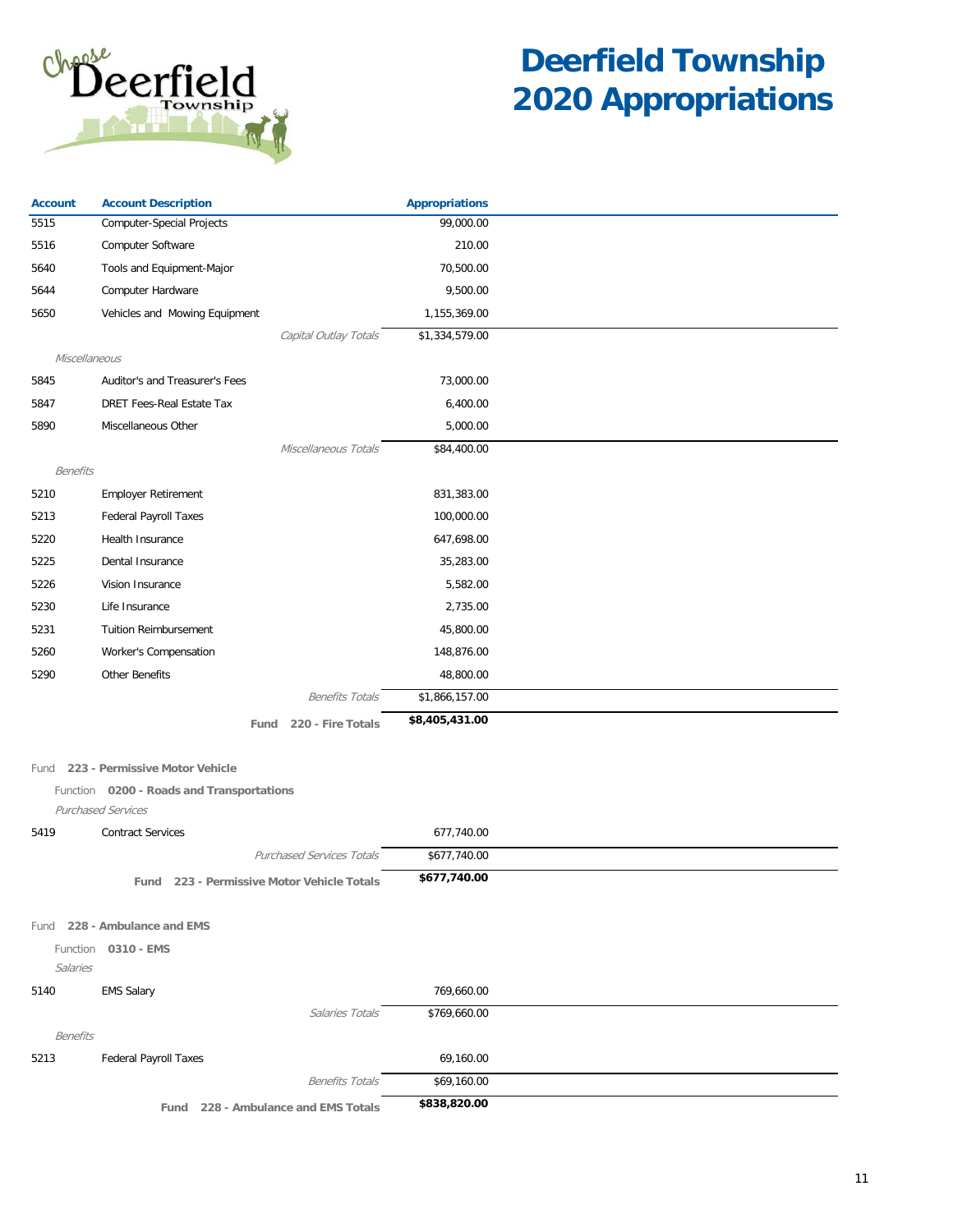

| <b>Account</b>                                   | <b>Account Description</b>                         | <b>Appropriations</b> |  |
|--------------------------------------------------|----------------------------------------------------|-----------------------|--|
|                                                  | Fund 344 - TIF 2011 Note Fund                      |                       |  |
|                                                  | Function 0600 - Debt Service                       |                       |  |
| Debt Service                                     |                                                    |                       |  |
| 5811                                             | Debt Service-Payment On Bonds                      | 1,140,000.00          |  |
| 5812                                             | Debt Service-Interest                              | 400,000.00            |  |
|                                                  | Debt Service Totals                                | \$1,540,000.00        |  |
|                                                  | Fund 344 - TIF 2011 Note Fund Totals               | \$1,540,000.00        |  |
|                                                  |                                                    |                       |  |
|                                                  | Fund 347 - TIF 2011 Reserve Fund                   |                       |  |
|                                                  | Function 0600 - Debt Service                       |                       |  |
|                                                  | Transfers / Advances Out                           |                       |  |
| 5911                                             | Transfer Out                                       | 2,000.00              |  |
|                                                  | Transfers / Advances Out Totals                    | \$2,000.00            |  |
|                                                  | Fund 347 - TIF 2011 Reserve Fund Totals            | \$2,000.00            |  |
|                                                  |                                                    |                       |  |
|                                                  | Fund 349 - TIF 2007 Reserve Fund                   |                       |  |
|                                                  | Function 0600 - Debt Service                       |                       |  |
|                                                  | Transfers / Advances Out                           |                       |  |
| 5911                                             | Transfer Out                                       | 2,000.00              |  |
|                                                  | Transfers / Advances Out Totals                    | \$2,000.00            |  |
|                                                  | Fund 349 - TIF 2007 Reserve Fund Totals            | \$2,000.00            |  |
|                                                  |                                                    |                       |  |
|                                                  | Fund 366 - TIF 2007 Note Fund                      |                       |  |
|                                                  | Function 0600 - Debt Service                       |                       |  |
| Debt Service                                     |                                                    |                       |  |
| 5811                                             | Debt Service-Payment On Bonds                      | 500,000.00            |  |
| 5812                                             | Debt Service-Interest                              | 300,000.00            |  |
|                                                  | Debt Service Totals                                | \$800,000.00          |  |
|                                                  | Fund 366 - TIF 2007 Note Fund Totals               | \$800,000.00          |  |
|                                                  |                                                    |                       |  |
|                                                  | Fund 430 - Fire Station 57 Capital Projects        |                       |  |
|                                                  | Function 0999 - Other                              |                       |  |
|                                                  | Transfers / Advances Out                           |                       |  |
| 5911                                             | Transfer Out                                       | 63,915.00             |  |
|                                                  | Transfers / Advances Out Totals                    | \$63,915.00           |  |
|                                                  | Fund 430 - Fire Station 57 Capital Projects Totals | \$63,915.00           |  |
|                                                  |                                                    |                       |  |
|                                                  | Fund 580 - Deerfield Lighting District             |                       |  |
| Function 0210 - Street Lighting<br>Miscellaneous |                                                    |                       |  |
|                                                  | Taxes and Assessments                              | 505,000.00            |  |
| 5870                                             |                                                    |                       |  |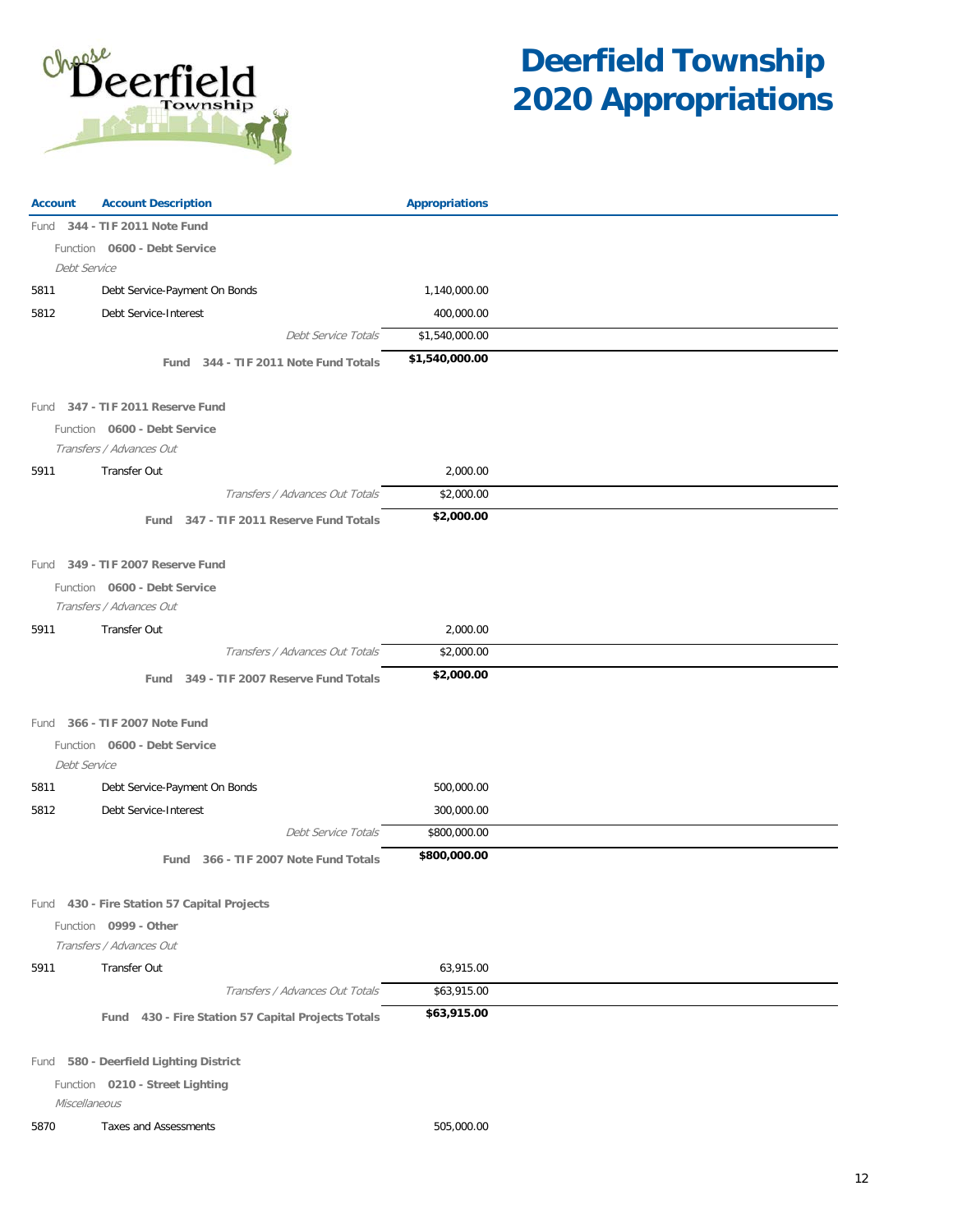

| <b>Account</b> | <b>Account Description</b>                    | <b>Appropriations</b> |  |
|----------------|-----------------------------------------------|-----------------------|--|
| 5891           | Other Expenses                                | 9,000.00              |  |
|                | Miscellaneous Totals                          | \$514,000.00          |  |
|                | Fund 580 - Deerfield Lighting District Totals | \$514,000.00          |  |
|                | Fund 761 - Mays Bequest                       |                       |  |
|                | Function 0405 - Cemeteries                    |                       |  |
| Miscellaneous  |                                               |                       |  |
| 5848           | Bank Fees-Other Expenses                      | 50.00                 |  |
| 5890           | Miscellaneous Other                           | 100.00                |  |
|                | Miscellaneous Totals                          | \$150.00              |  |
|                | Fund 761 - Mays Bequest Totals                | \$150.00              |  |
|                | Fund 762 - Green Bequest                      |                       |  |
|                | Function 0405 - Cemeteries                    |                       |  |
| Miscellaneous  |                                               |                       |  |
| 5848           | Bank Fees-Other Expenses                      | 50.00                 |  |
| 5890           | Miscellaneous Other                           | 100.00                |  |
|                | Miscellaneous Totals                          | \$150.00              |  |
|                | 762 - Green Bequest Totals<br>Fund            | \$150.00              |  |
|                |                                               |                       |  |
|                | Fund 763 - Bowyer Bequest                     |                       |  |
| Miscellaneous  | Function 0405 - Cemeteries                    |                       |  |
| 5848           | Bank Fees-Other Expenses                      | 50.00                 |  |
| 5890           | Miscellaneous Other                           | 100.00                |  |
|                | Miscellaneous Totals                          | \$150.00              |  |
|                | Fund 763 - Bowyer Bequest Totals              | \$150.00              |  |
|                |                                               |                       |  |
|                | Fund 764 - Erd Bequest                        |                       |  |
| Miscellaneous  | Function 0405 - Cemeteries                    |                       |  |
| 5848           | Bank Fees-Other Expenses                      | 50.00                 |  |
| 5890           | Miscellaneous Other                           | 130.00                |  |
|                | Miscellaneous Totals                          | \$180.00              |  |
|                | Fund 764 - Erd Bequest Totals                 | \$180.00              |  |
|                | Fund 765 - Hinkle Bequest                     |                       |  |
|                | Function 0405 - Cemeteries                    |                       |  |
| Miscellaneous  |                                               |                       |  |
| 5848           | Bank Fees-Other Expenses                      | 50.00                 |  |
| 5891           | Other Expenses                                | 50.00                 |  |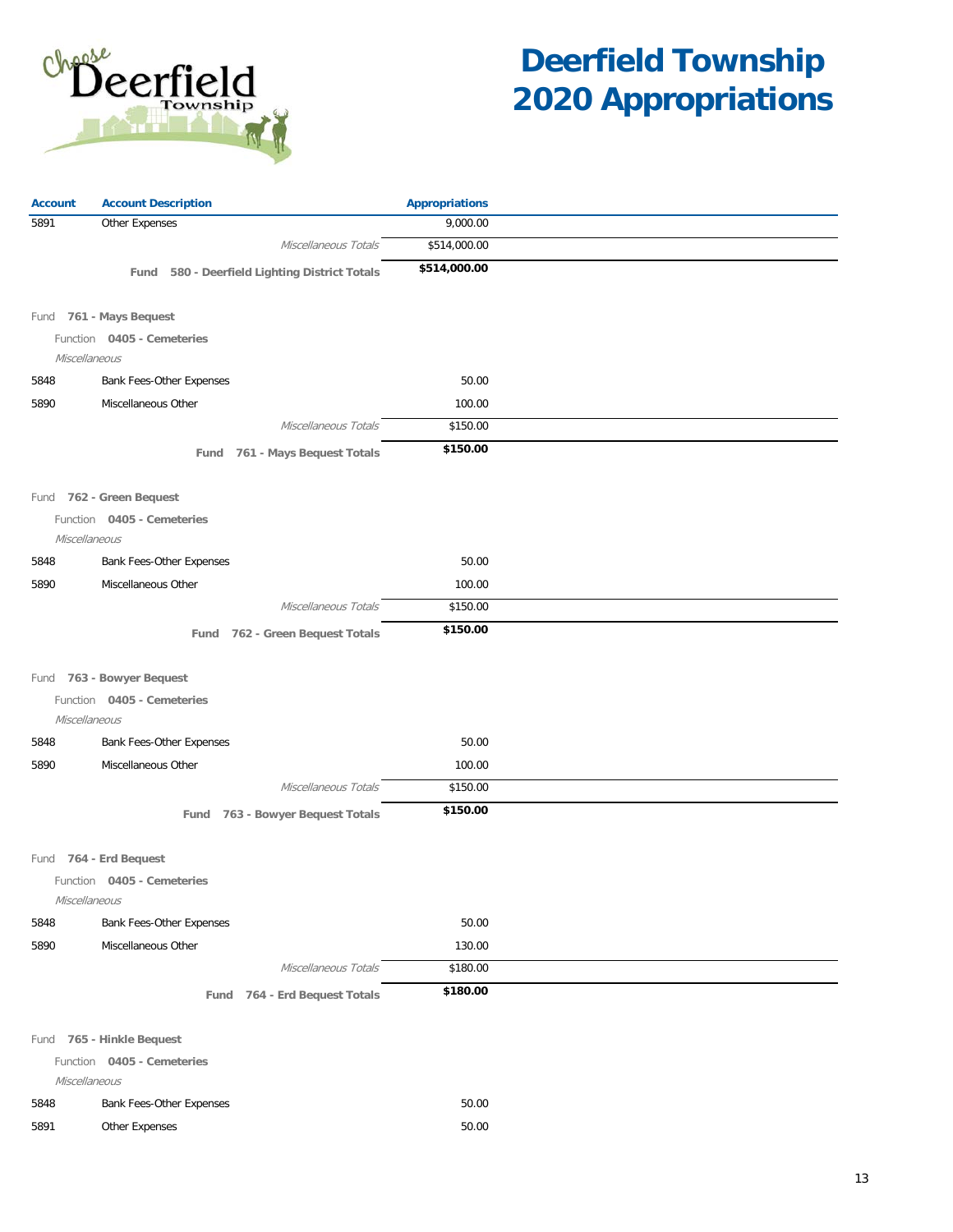

| <b>Account</b> | <b>Account Description</b>                         | <b>Appropriations</b> |  |
|----------------|----------------------------------------------------|-----------------------|--|
|                | Miscellaneous Totals                               | \$100.00              |  |
|                | Fund 765 - Hinkle Bequest Totals                   | \$100.00              |  |
|                |                                                    |                       |  |
|                | Fund 766 - Honshour Bequest                        |                       |  |
|                | Function 0405 - Cemeteries                         |                       |  |
| Miscellaneous  |                                                    |                       |  |
| 5848           | Bank Fees-Other Expenses                           | 50.00                 |  |
| 5891           | Other Expenses                                     | 50.00                 |  |
|                | Miscellaneous Totals                               | \$100.00              |  |
|                | Fund 766 - Honshour Bequest Totals                 | \$100.00              |  |
|                |                                                    |                       |  |
|                | Fund 768 - McClung Bequest                         |                       |  |
| Miscellaneous  | Function 0405 - Cemeteries                         |                       |  |
| 5848           | Bank Fees-Other Expenses                           | 50.00                 |  |
| 5890           | Miscellaneous Other                                | 100.00                |  |
|                | Miscellaneous Totals                               | \$150.00              |  |
|                | Fund 768 - McClung Bequest Totals                  | \$150.00              |  |
|                |                                                    |                       |  |
|                | Fund 770 - Scull Bequest                           |                       |  |
|                | Function 0405 - Cemeteries                         |                       |  |
| Miscellaneous  |                                                    |                       |  |
| 5848           | Bank Fees-Other Expenses                           | 50.00                 |  |
| 5890           | Miscellaneous Other                                | 100.00                |  |
|                | Miscellaneous Totals                               | \$150.00              |  |
|                | Fund 770 - Scull Bequest Totals                    | \$150.00              |  |
|                |                                                    |                       |  |
|                | Fund 771 - Whitaker Bequest                        |                       |  |
|                | Function 0405 - Cemeteries                         |                       |  |
| Miscellaneous  |                                                    |                       |  |
| 5848           | Bank Fees-Other Expenses                           | 50.00                 |  |
| 5890           | Miscellaneous Other                                | 100.00                |  |
|                | Miscellaneous Totals                               | \$150.00              |  |
|                | Fund 771 - Whitaker Bequest Totals                 | \$150.00              |  |
|                |                                                    |                       |  |
|                | Fund 944 - TIF 1998 General Reserve                |                       |  |
|                | Function 0999 - Other<br><b>Purchased Services</b> |                       |  |
| 5849           | <b>Administrative Fees</b>                         | 7,000.00              |  |
|                | <b>Purchased Services Totals</b>                   | \$7,000.00            |  |
| Capital Outlay |                                                    |                       |  |